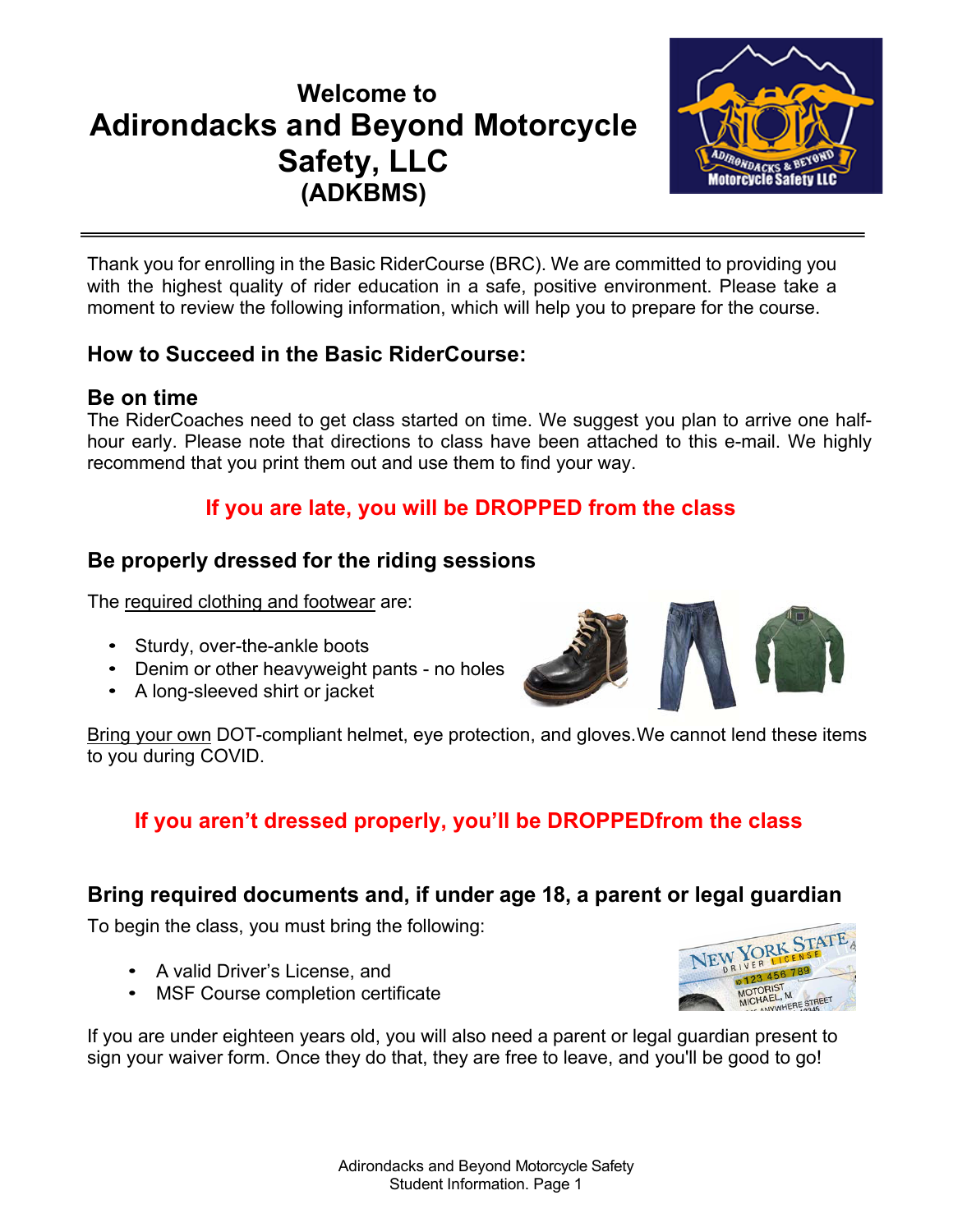## **Rest, Food, and Water**

Make sure you've had adequate rest and food before class. You will have a lunch break and there are several restaurants nearby,but **we suggest you bring water, sports drinks and snacks** based upon your needs.



## **Understanding Expectations**

If you come prepared, we'll make every effort to guide you successfully through the BRC. However, please understand that not every student successfully completes the course. If you are unable to meet the objectives of an exercise or if you pose a safety risk to yourself or others, a RiderCoach may counsel you out of the course. If at any time, you feel that riding a motorcycle is not for you, talk to a RiderCoach and let them know your decision not to continue.

## **There is NO GUARANTEE that you will pass the course**

## **Cancellation / Reschedule Policy**

(As listed in the Terms & Conditions)

Adirondacks and Beyond Motorcycle Safety, LLC must receive cancellation/rescheduling requests prior to five (5) calendar days before the start of the scheduled class.

All cancellation requests made prior to five calendar days before the start of the scheduled class will incur a \$25 processing fee. If I cancel or reschedule within the five-day period prior to the scheduled class, I, the student, will forfeit \$100.00 of the tuition paid. I understand that I will not receive ANY refund if I withdraw from the class within 48 hours of the start of the class. A refund will be made in the same form as the original payment; if a credit card was used that card will be credited. All refunds will be processed within five business days.

Rescheduling of a class date may only be possible for students who call Adirondacks and Beyond, LLC **five days or more** before their scheduled class date. Rescheduling will be done on a space-available basis. We make no guarantee that you will be able to reschedule to the specific date you request. There is a \$10 non- refundable administrative fee to reschedule if your request is granted. Please do not call Adirondacks and Beyond, LLC if your scheduled class date is less than five days away. If you cannot and do not attend your scheduled class you forfeit your registration and your registration fee.

To request a reschedule five days or more prior to your scheduled date call Adirondacks and Beyond Motorcycle Safety, LLC at: **(518) 668-5589**.

#### **Passing The BRC**

#### *Written Knowledge Test*

You must score 80% or better to pass the Written Knowledge Test. Students who do not pass the test will be given the opportunity to retest the next day during lunchtime. Only two opportunities are given to pass the Written Knowledge Test.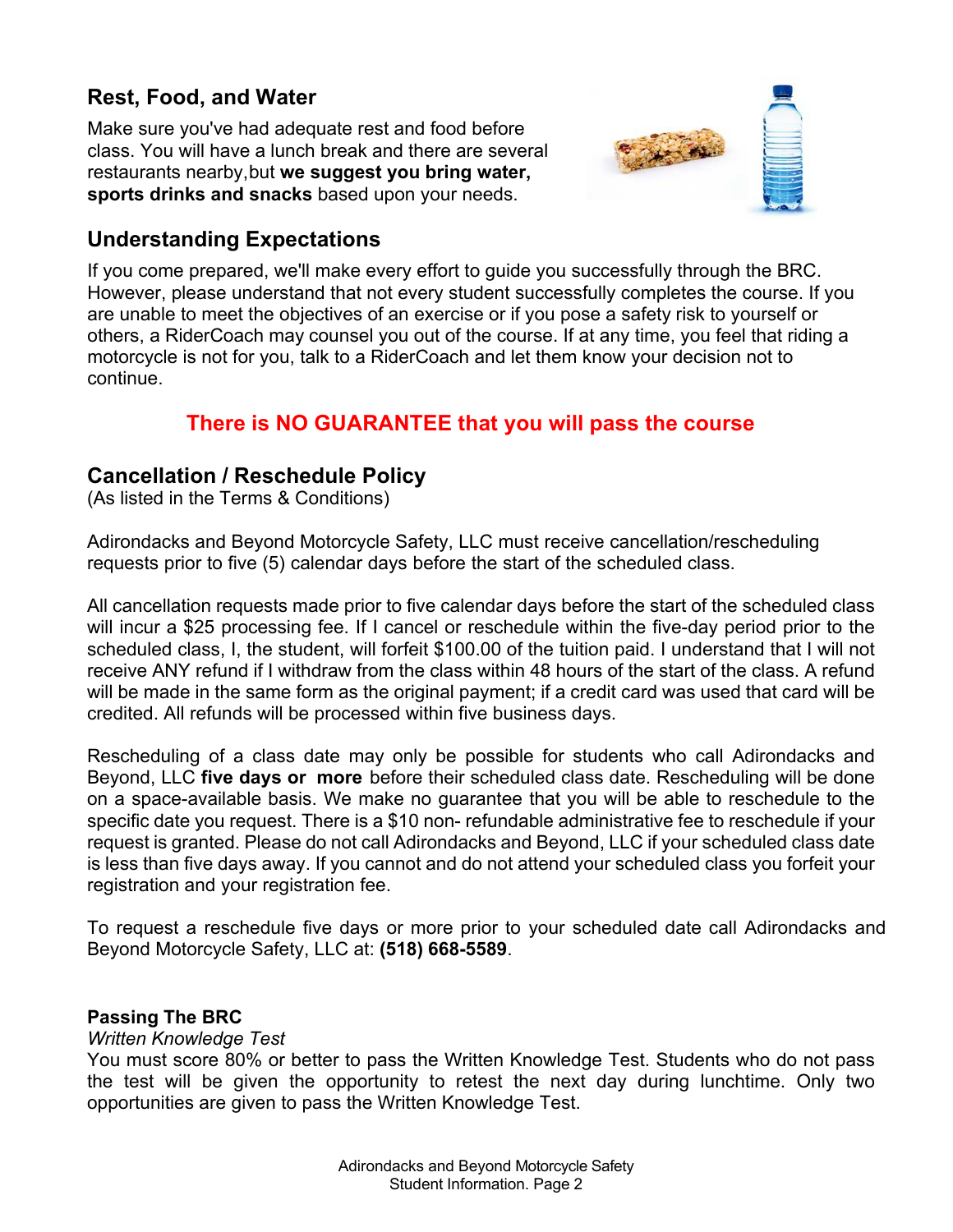#### *Riding Skills Evaluation*

You may accumulate no more than 15 points to pass the Riding Skills Evaluation. Students who do not pass the Riding Skills Evaluation will be given one more opportunity to take the test again. Rescheduling the riding skills evaluation is at the discretion of the Site Coordinator. Only two opportunities are given topass the Riding Skills Evaluation.

#### **Successful Completion**

Upon successful completion of the BRC you will receive a Completion Card at the end of your class. This waiver should be taken to a DMV, along with your Driver's License and NYS Motorcycle Permit, where it will be treated as proof of successful completion of a Class M Licensing Skills test.

#### **Failing the BRC**

Not everyone passes the Written Knowledge Test and/or Riding Skills Evaluation on their first try. Any individual who fails the Written Knowledge Test will be given the opportunity to retest the next day during lunchtime. Any individual who fails the Riding Skills Evaluation will be given the opportunity to retake the entire evaluation on a Sunday by calling two days in advance to see if possible to schedule a retest. Your RiderCoach will provide you with instructions for returning to retest.

#### **Being Counseled-Out**

Learning to safely operate a motorcycle is both mentally and physically demanding. It requires a great deal of coordination and control of hands, feet, body, and mind. Not everyone develops these skills at the same pace, and some individuals may find it impossible to reach an adequate level of skill within our allotted time. Your RiderCoach wants to see you succeed, but if they feel you have become a danger to yourself, or others, or your haven't met the objectives of an exercise, you will be counseled-out.

#### **Ride a Bicycle**

If you aren't already riding a motorcycle, and you haven't been on a bicycle in years, we suggest you dust off your old bicycle and take some rides around your neighborhood before you take the BRC. It will help you to get ready for the course.

Remember to **print out the map and directions**, and also review your schedule included in

the e-mail.We look forward to meeting you!